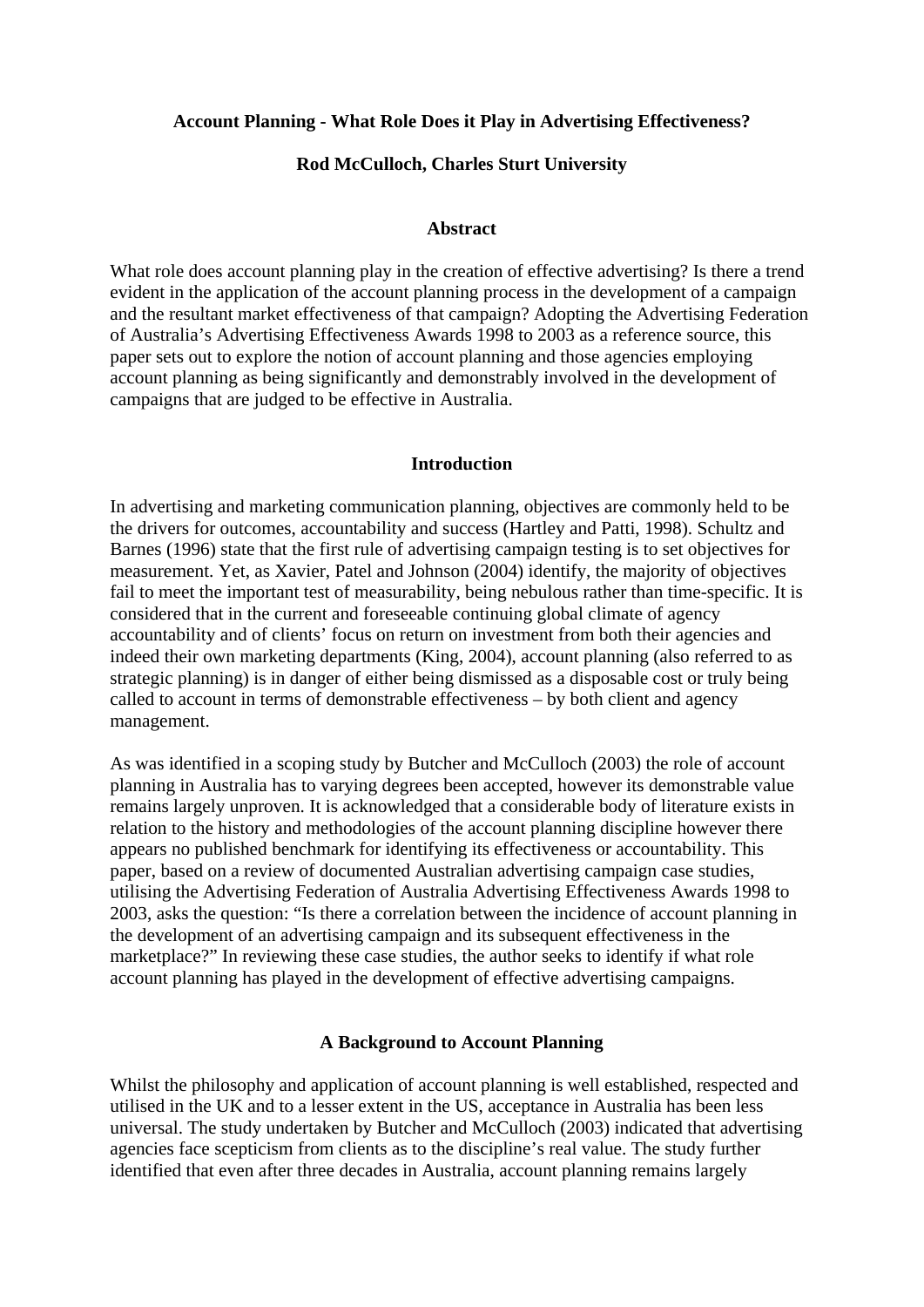misunderstood and thus is underutilised by the majority of Australian agencies and their clients. However, proponents continue to argue that effective advertising is substantially enhanced through its application (Cooper, 1997; Hartley and Patti, 1998) thus supporting the notion of the value of account planning in the development of effective communication.

# **A Question of Effectiveness**

There has been significant commentary concerning accountability, performance-based remuneration (PBR) and return on investment (ROI) from the collective perspective of all stakeholders involved. In recent times advertising budgets have been under intense scrutiny within client companies so marketing departments and advertising agencies are focusing hard on proving a return on investment. According to the National Chairman of the AFA, proving the effectiveness of advertising has never been more important than it is today (Melhuish, 2004). While it is argued that accountability is the responsibility of all stakeholders involved in marketing a company's products and services or promoting a brand, Rowell (2004) places the responsibility squarely at the feet of the advertising agency suggesting that it is the agency's principal role to provide excellent return on marketing investment for the client.

The notion of effectiveness in advertising is not new. Traditionally it has been linked primarily to media expenditure, but more recently the imperative to demonstrate effectiveness has spread to all facets of the marketing communication mix. Zyman (2006) believes that in the immediate future, ROI will encompass all aspects of the communication process.

As account planning is concerned with identifying consumer insight within the context of behaviour and in the process of creating outcomes (Fortini-Campbell, 1992), it is appropriate to expect account planning to take on the mantle of accountability. Aitkin (1997) supports this belief, stating that the account planner's ultimate responsibility is accountability for effectiveness. This investigative study then is important as there is little in the literature to support or otherwise the notion of account planning involvement in the development of effective advertising.

# **Methodology**

Data analysis was based on a detailed investigation of 60 individual campaign case studies representing three AFA Advertising Effectiveness Award events. Whilst it is acknowledged by the author that the sample cannot claim universality as not all agencies participated in the awards nor were all Australian campaigns nominated for inclusion, the AFA's Advertising Effectiveness Awards do provide a valuable databank of successful campaigns which have all been subjected to a rigorous judging process involving marketers, academics and agency peers. Since their inception in 1990 the AFA Advertising Effectiveness Awards have become the industry benchmark for advertising effectiveness and are widely accepted and respected by advertisers, the media and agencies alike (AFA, 2004).

# **Relevance**

The objective of the AFA Award program is to generate substantive case studies that can be used to further education and stimulate understanding of how effective advertising may be developed. The AFA Advertising Effectiveness Awards were chosen for, unlike the majority of advertising awards that are judged principally on craft skills, the AFA Awards are not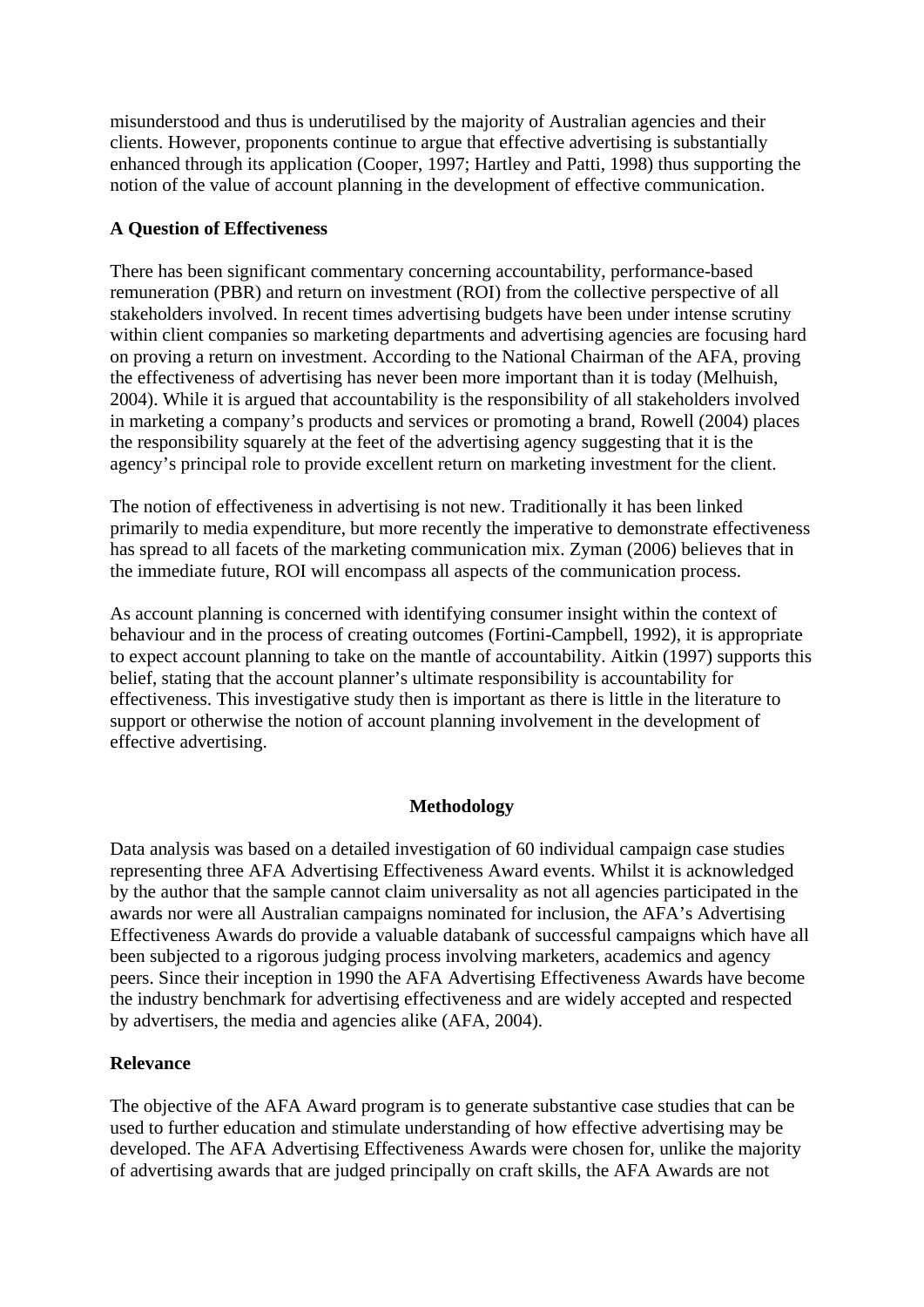judged on the basis of creative subjectivity but rather a rigorous analysis of the commercial contribution made by the campaign in achieving set marketing objectives and proven market effectiveness.

Specific guidelines on the method of judging ensure judgement based on agreed criteria, increasing standardisation across the judging panel. In assessing the outcomes of the campaign, judges specifically consider the degree of difficulty of the task; the strength of evidence; the scale of the result; the return on investment. From over 100 campaigns entered, on average just 15 to 20 win AFA Advertising Effectiveness Awards at each bi-annual event. These are awarded across a spectrum of categories including consumer goods and services, new products and services, retail, leisure and tourism, commercial and corporate, social and government.

Permission was sought from the Advertising Federation of Australia to review the published data. As no electronic version was available, a process of manual de-construction of data was employed to identify the role of agency account planning and the application of the account planning process in the development of the campaigns.

# **Findings**

#### **Incidence of Account Planning Involvement in Case Studies**

Figure 1 highlights that in 56% of all AFA Advertising Effectiveness Award-winning campaigns, account planners were nominated as key agency team members involved in the development these campaigns.



**Figure 1: AFA Effectiveness Awards – Nominated Planner Involvement** 

Whilst account planners were not specifically listed as being members of the agency team in the remaining 44% of Award-winning campaigns, investigation of agency personnel listings in Ad News Handbook - the acknowledged industry personnel information source - revealed that in the case of an additional 18.3% of campaigns, the agencies creating those campaigns listed account planners on staff.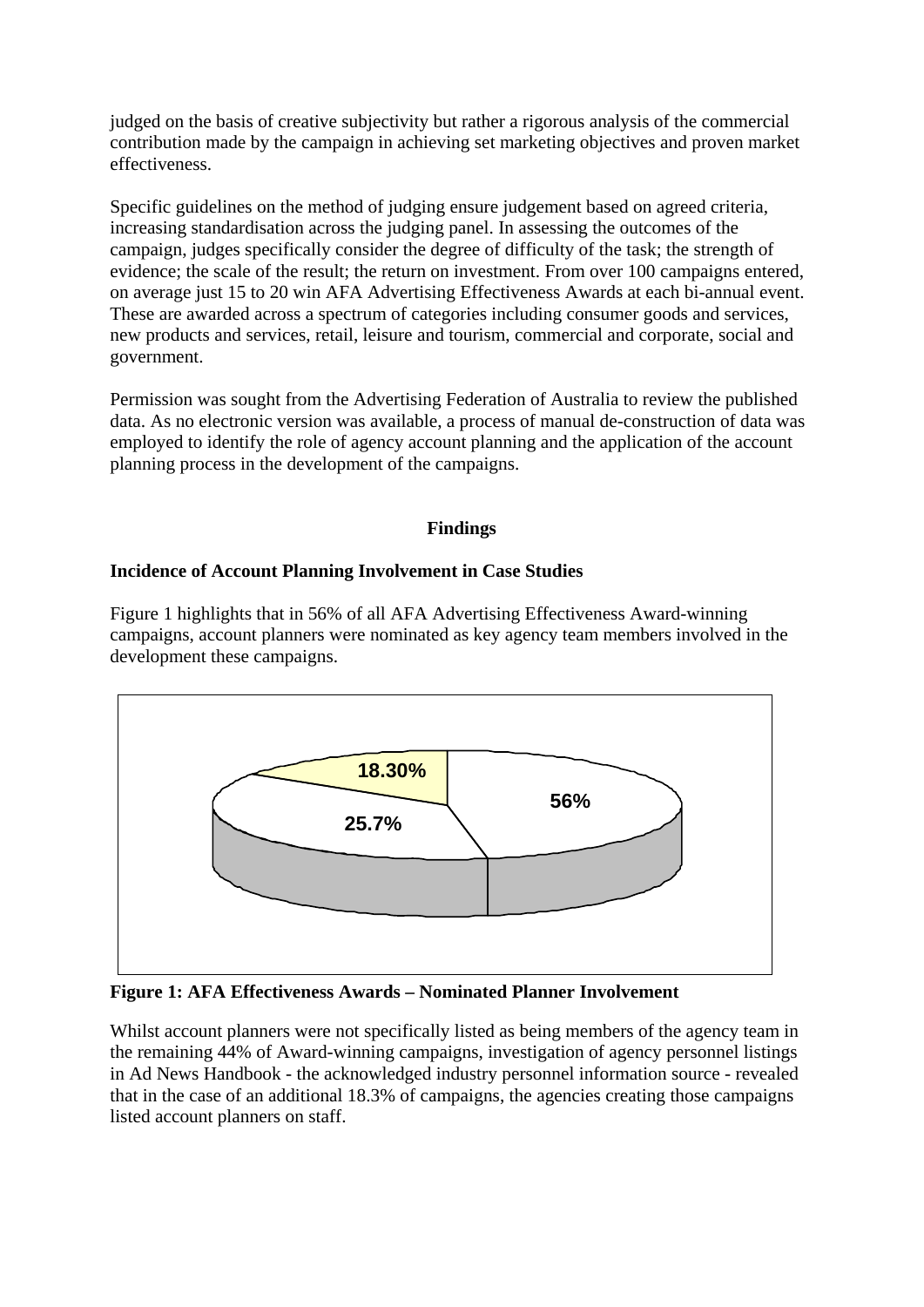# **Agency Commitment to Planning**

During the period 1998 to 2003, just 26 agencies have won AFA Advertising Effectiveness Awards. Over 50% of these have been won by just five agencies.

In Figure 2, the performance of these agencies in the AFA Advertising Effectiveness Awards over the five year period is shown. In reviewing the data it was found that each of these five agencies clearly demonstrated their commitment to planning by the acknowledgement of an account planner in their AFA Award-winning team.



**Figure 2: AFA Effectiveness Award Winning Agencies with Planners 1999 - 2003** 

Further investigation of Ad News Handbook identified just 30 agencies with account planners in senior staff positions, from over 966 mainstream advertising agencies listed nationally. So while a small number of agencies readily acknowledge the value of planning through their participation and success in the AFA Awards, there remains limited recognition and acceptance of the value of account planning by the broader agency community. This appears to support the findings of the Butcher and McCulloch (2003) survey and reflects a continuing lack of commitment to the account planning discipline in Australia.

# **Summary**

Whilst just over half of all AFA Advertising Effectiveness Award-winning campaigns acknowledged the contribution of account planning and of account planners as key members of the campaign team, a further 18.3% listed account planners in their agency personnel listings in the reference publication Ad News Handbook.

Therefore it may be argued that in a total of almost 75% of cases, agencies utilising account planning were credited with the development of advertising campaigns that were judged, within the context of the AFA Advertising Effectiveness Awards, to be amongst the most effective in the country. This then would seem to support the notion of a correlation between the application of the account planning process and the development of effective advertising campaigns.

Accepting the non-universality of the sample, analysis of the data available revealed that of the 966 advertising agencies in Australia (Ad News, 2004-5) just 3% (26) had won AFA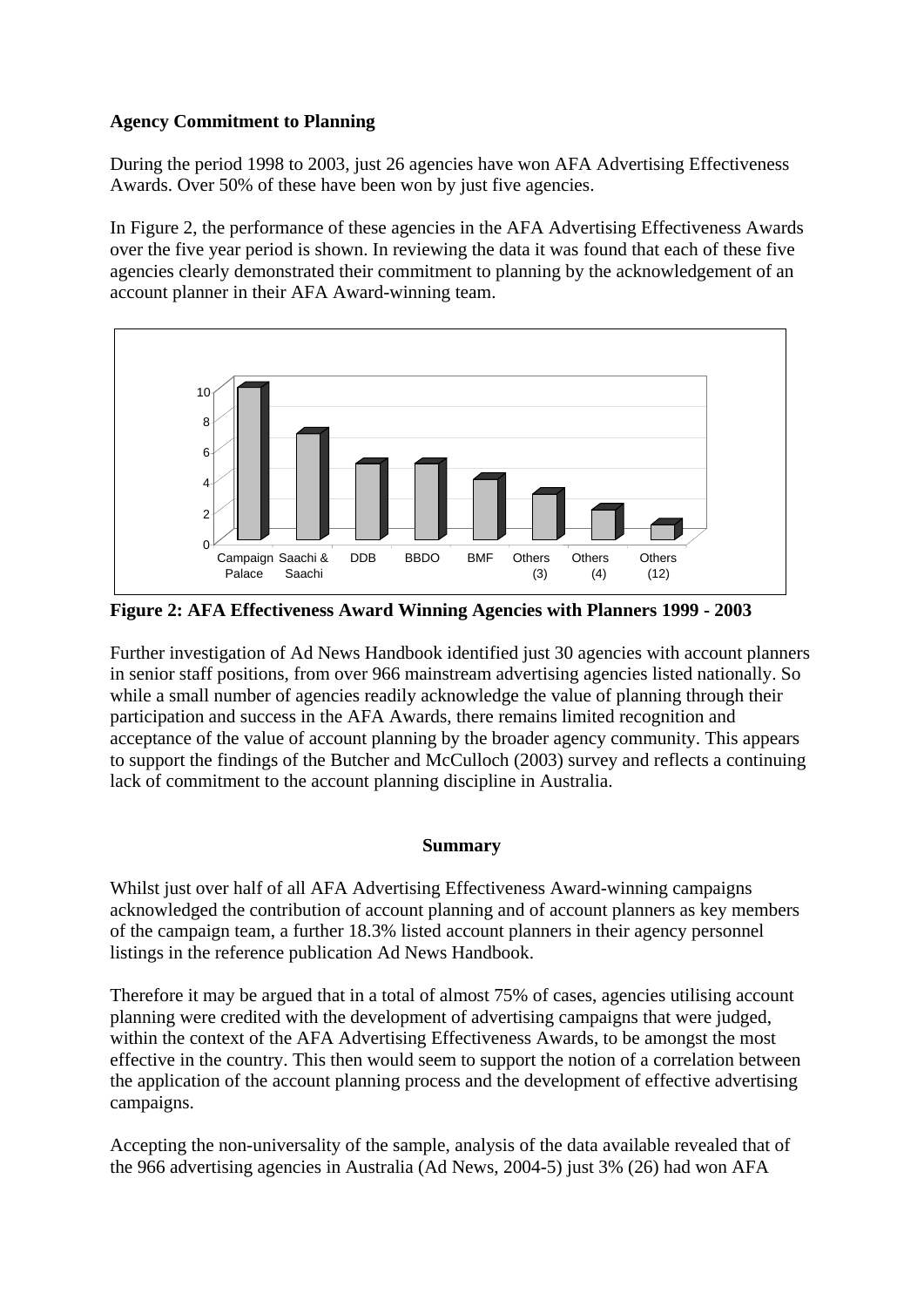Effectiveness Awards and of these, five agencies had won over half of all AFA Awards. With the exception of one agency, all were multi-nationals. This tends to support an earlier finding of Butcher and McCulloch (2003) that multi-national agencies, particularly those with a UK heritage in planning orientation are more likely to embrace the planning discipline than their Australian counterparts.

# **Conclusion and Further Research**

Utilising documented case studies, this paper sets out to identify what role account planning plays in advertising effectiveness. Accepting the limitations of the sample, there does appear to be a trend that supports the notion that in those case studies investigated, the application of the account planning process is inherent in the development of demonstrably effective advertising.

Additionally, advertising agencies that display a significant commitment to the discipline are acknowledged as regular producers of advertising campaigns that are judged to be highly effective. However findings to this point would seem to indicate that even after 3 decades in this country account planning remains largely under-utilised by the vast majority of Australian advertising agencies.

Whilst it is by no means conclusive, the study does raise the question of the role and importance of the planning process in today's effectiveness-driven communication market and seeks to highlights the value of its application in the creation of effective advertising. The author views the work to date as exploratory and as a possible precursor to an in-depth quantitative study and welcomes input from others involved in helping to identify factors relating to the development of effective advertising.